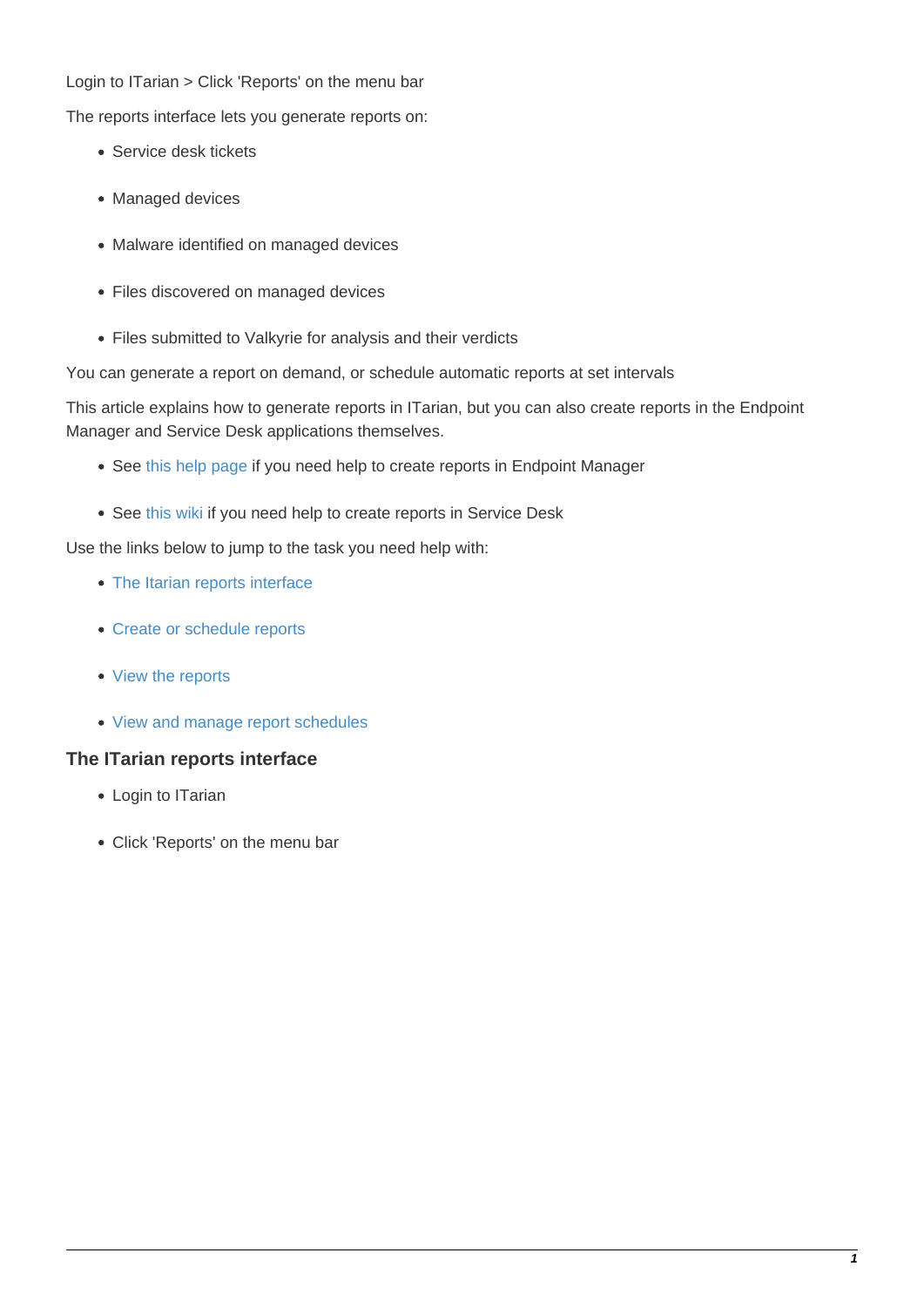| <b>TARIAN</b>                                        |                |                               | <b>EXECUTIONS</b> > $\frac{9}{9}$ MANAGEMENT > $\frac{15}{12}$ REPORTS $\frac{1}{17}$ STORE $\frac{1}{17}$ TOOLS $\frac{1}{17}$ PARTNER $\frac{1}{17}$ $\sqrt{9}$ > $\frac{73}{17}$ |                              |               | $EN \times$          | Дv |
|------------------------------------------------------|----------------|-------------------------------|-------------------------------------------------------------------------------------------------------------------------------------------------------------------------------------|------------------------------|---------------|----------------------|----|
| ITarian > Reports                                    |                |                               |                                                                                                                                                                                     | $\sim$ $\sim$                |               |                      |    |
| Reports                                              |                | + New Report                  |                                                                                                                                                                                     |                              |               | Q Search             |    |
| <b>On Demand Reports</b><br><b>Scheduled Reports</b> |                |                               |                                                                                                                                                                                     |                              |               |                      |    |
| 朮<br><b>Delete Report</b>                            |                |                               |                                                                                                                                                                                     |                              |               |                      |    |
| H                                                    | # 12           | Report Name $\div$            | Report Type ≑                                                                                                                                                                       | Date Range $\Leftrightarrow$ | Status $\div$ | Creation Date $\div$ |    |
| $\overline{\mathcal{A}}$                             | 1              | <b>Weekly Valkyrie Report</b> | <b>Executive Valkyrie Report</b>                                                                                                                                                    | 03/24/2020 - 03/30/2020      | Ready         | 03/31/2020 15:30     |    |
| П                                                    | $\overline{2}$ | <b>Weekly Valkyrie Report</b> | <b>Executive Valkyrie Report</b>                                                                                                                                                    | 03/17/2020 - 03/23/2020      | Ready         | 03/24/2020 15:30     |    |
| $\Box$                                               | 3              | <b>Weekly Valkyrie Report</b> | <b>Executive Valkyrie Report</b>                                                                                                                                                    | 03/10/2020 - 03/16/2020      | Ready         | 03/17/2020 15:30     |    |
| $\Box$                                               | $\overline{4}$ | <b>Weekly Valkyrie Report</b> | <b>Executive Valkyrie Report</b>                                                                                                                                                    | 03/03/2020 - 03/09/2020      | Ready         | 03/10/2020 15:30     |    |
| $\overline{\phantom{a}}$                             | 5              | Weekly Valkyrie Report        | <b>Executive Valkyrie Report</b>                                                                                                                                                    | 02/25/2020 - 03/02/2020      | Waiting       | 03/03/2020 15:30     |    |
|                                                      |                | Weekly Vallerio Renort        | <b>Everutive Valkyrie Report</b>                                                                                                                                                    | <b>BRUSINGIO ACACIONIST</b>  | Donald        | 02/25/2020 15:30     |    |

The interface has two tabs:

- **On Demand Reports** Manually generated reports
- **Scheduled Reports**  Created automatically at time intervals of your choice

**Report Name** - Label of the report. You specify the report name when you create the report.

**Report Type** - Module which the report concerns. For example, 'Executive Ticket Summary Report', 'Executive Managed Devices Report' and 'Executive File Statistics Report'

**Date Range/Period** - Time period covered by the report.

**Schedule** - Report frequency. Applies to scheduled reports only.

**Status** - The current stage of the report.

On-demand reports have the following statuses:

- **Waiting** Report is awaiting a place in the queue
- **Requested** Report is queued for production
- **In-progress**  Report is currently being created
- **Ready** Report is available to view and download
- **Failed** ITarian encountered an error when creating the report

Scheduled reports have the following statuses:

- **Active** The report will be generated at the scheduled times.
- **Inactive** The scheduled report is disabled.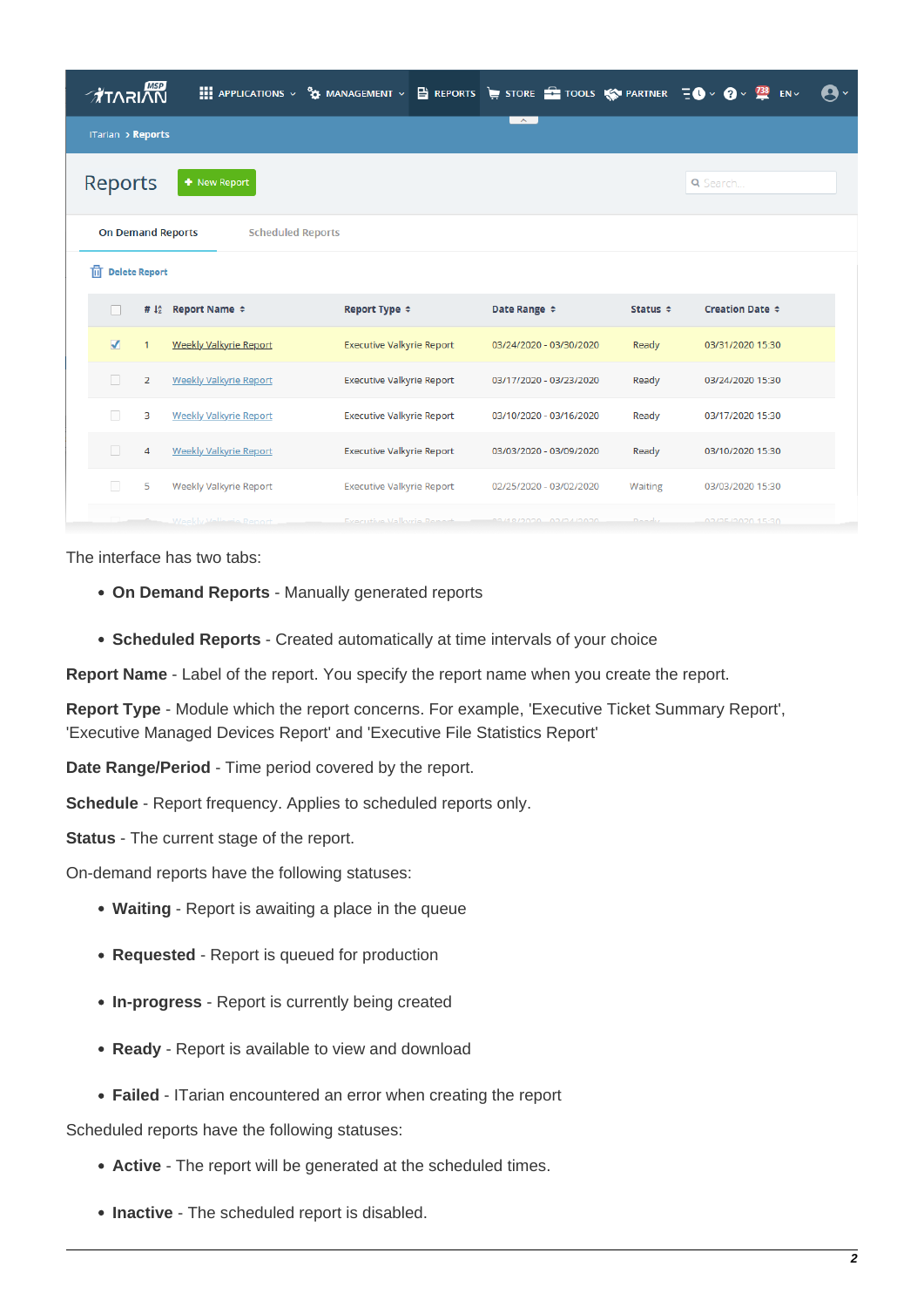You can activate or deactivate a schedule using the options at the top. See [View and manage report](#page-7-0) [schedules](#page-7-0) if you want help with this.

**Creation Date** - Date and time the report was generated.

# <span id="page-2-0"></span>**Create or schedule reports**

Click 'Reports' > 'New Report'

You can run reports on-demand, or create a schedule to auto-generate reports at set times. You can create the following types of report:

- **Executive Managed Devices Report** Summary of your EM device fleet as it stands. Includes total # devices overall, # of PCs/servers/smartphones
- **Executive Windows Antivirus Report**  Summary of antivirus protection and threat levels on your network. Includes # devices with AV installed, number of infected/clean devices, scan status and more.
- **Executive Ticket Summary Report**  Details about Service Desk tickets, including number of open/closed tickets, billable time, hours spent, etc
- **Executive File Statistics Report**  Summary of the trust level and status of files on your managed devices. Shows the # unknown files, # malware files, # quarantined files etc
- **Executive Valkyrie Report** Lists white-listed and blacklisted files on your managed devices.

#### **Run a report or create a schedule**

- Click 'Reports' on the menu bar
- Click 'New Report' on the top: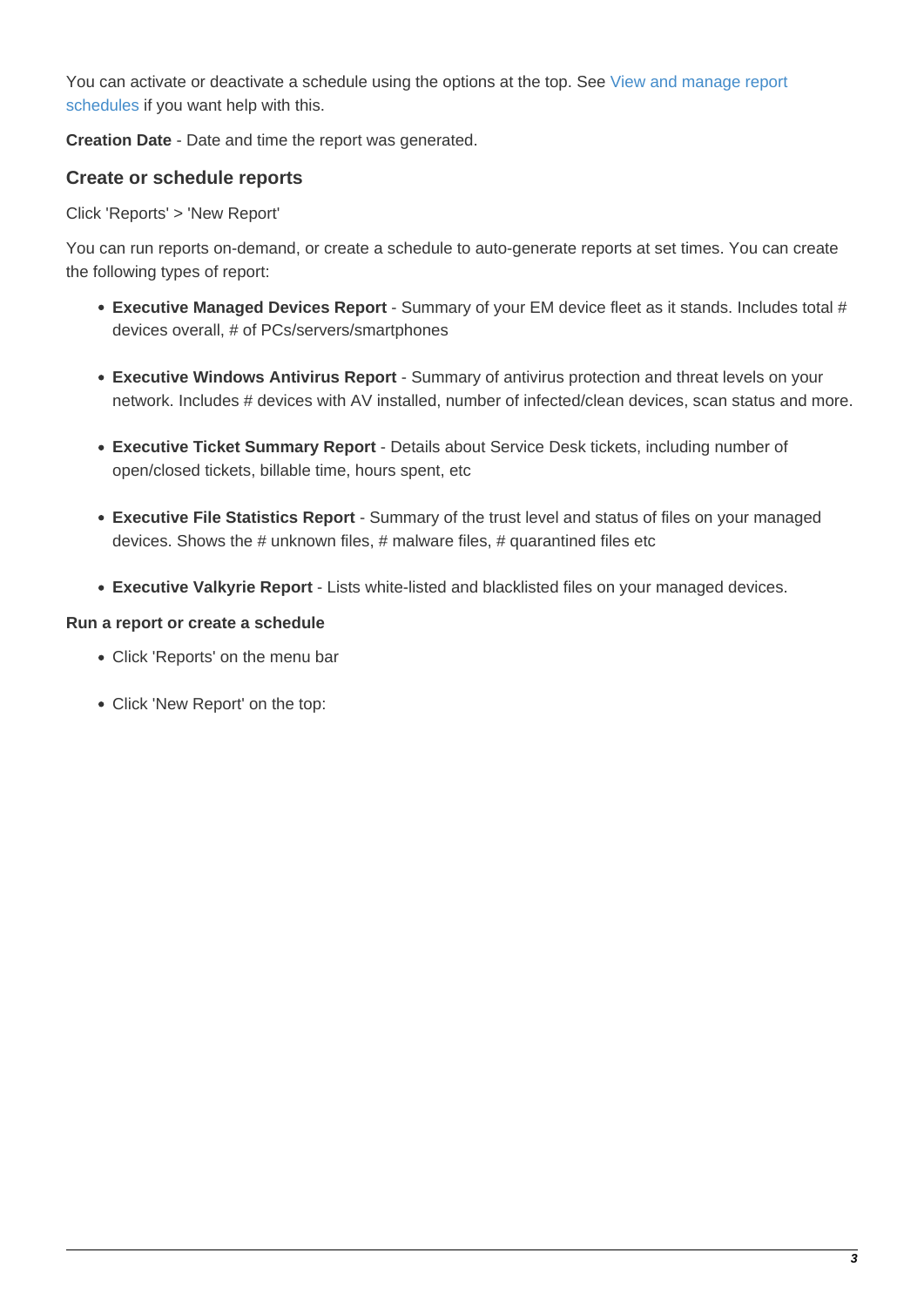| ∕∦ี่™ี⊼า∧ล<br><b>III</b> APPLICATIONS $\vee$ $\mathbf{\hat{y}}$ MANAGEMENT $\vee$ <b>E</b> REPORTS <b>E</b> STORE | Ŧ                        |
|-------------------------------------------------------------------------------------------------------------------|--------------------------|
| ITarian > Reports                                                                                                 | <b>CAR</b>               |
| Reports<br>New Report                                                                                             |                          |
| <b>On Demands Reports</b><br><b>Scheduled Reports</b>                                                             |                          |
| $\overline{\mathbb{m}}$ Delete                                                                                    |                          |
| # $\downarrow_A^2$<br>Report Name ≑<br>Report Type ≑                                                              | Date Range               |
| l.<br>9<br>First ticket report 101018<br>Executive Ticket Summary Report                                          | 10/02/201                |
| <b>Create New Report</b>                                                                                          | Х                        |
| Report Type *                                                                                                     |                          |
| Select Report Type                                                                                                | $\overline{\phantom{a}}$ |
|                                                                                                                   |                          |
| Save                                                                                                              |                          |

Choose the report type from the options.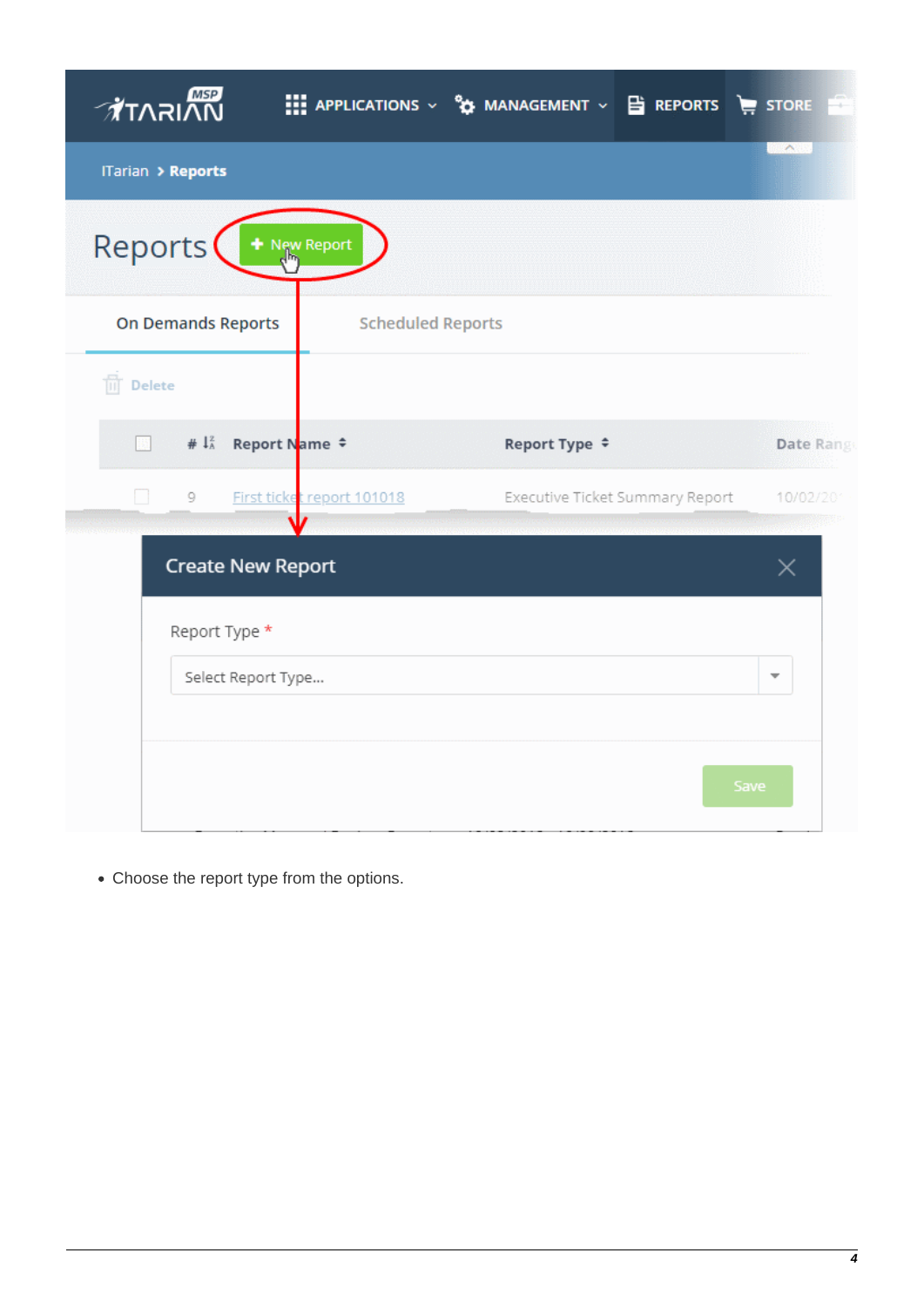| <b>Create New Report</b>                                             |      |
|----------------------------------------------------------------------|------|
| Report Type *                                                        |      |
| Executive Ticket Summary Report                                      |      |
| Report Name *                                                        |      |
| Date Range *                                                         |      |
| Select Date Range                                                    |      |
| Company *                                                            |      |
| Select Company                                                       | ÷    |
| Email this report to                                                 |      |
| Set Schedule *                                                       |      |
| Once                                                                 | v    |
| * Scheduled reports are generated between 04:00 - 05:00 AM (+00:00). |      |
|                                                                      | Save |

**Report Name** - Enter a descriptive label for the report.

**Date Range** - Click inside the field to choose the time period covered by the report.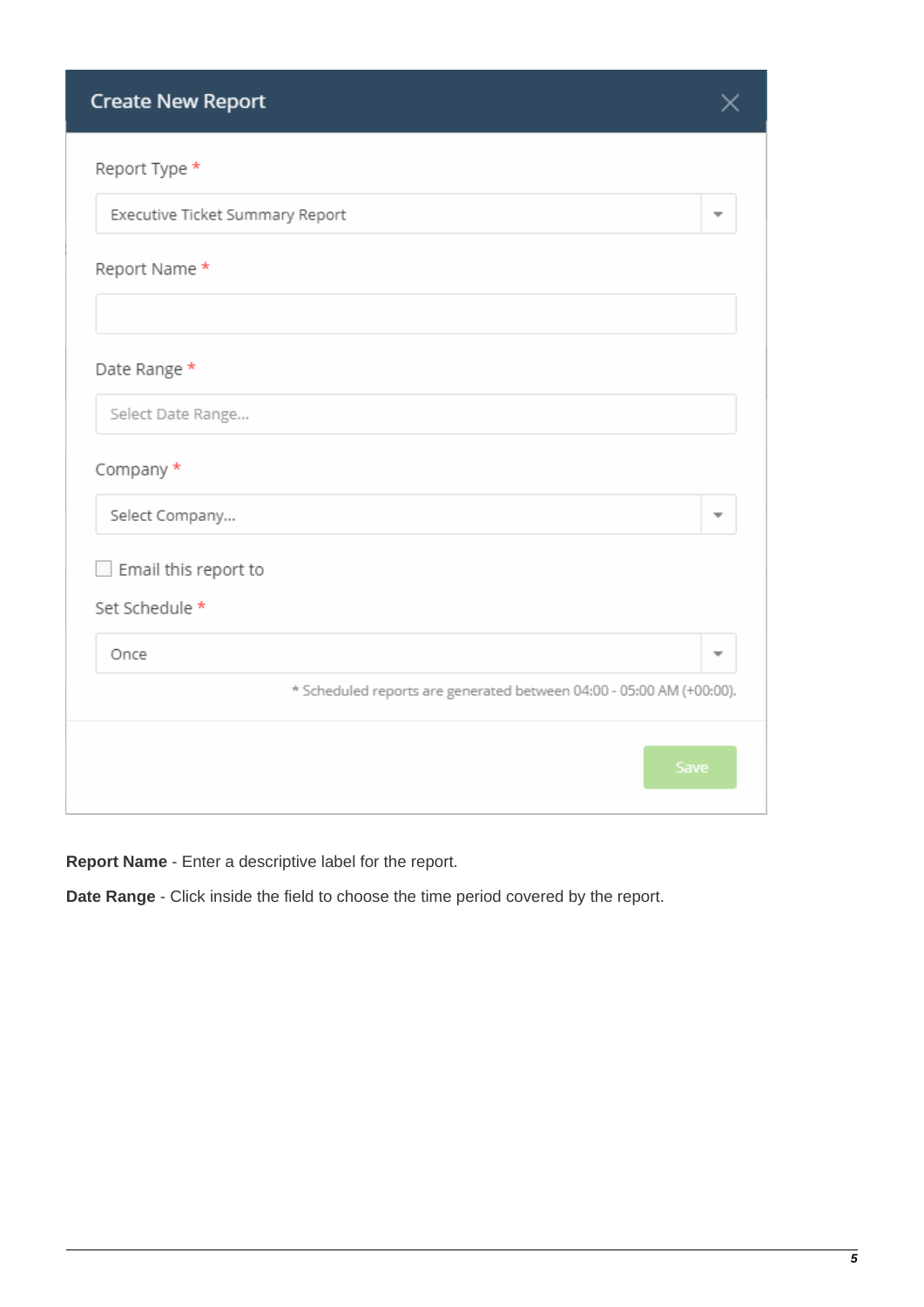| Date Range *        |                                                                    |  |  |  |
|---------------------|--------------------------------------------------------------------|--|--|--|
| Select Date Range   |                                                                    |  |  |  |
| Yesterday           |                                                                    |  |  |  |
| Last Week           |                                                                    |  |  |  |
| Last 7 Days         |                                                                    |  |  |  |
| Last 30 Days        |                                                                    |  |  |  |
| This Month          |                                                                    |  |  |  |
| Last Month          | Scheduled reports are generated between 04:00 - 05:00 AM (+00:00). |  |  |  |
| All Time            |                                                                    |  |  |  |
| <b>Custom Range</b> | Save                                                               |  |  |  |
| Apply<br>Cancel     |                                                                    |  |  |  |

- Click 'Custom Range' to choose specific start and end dates.
- Click 'Apply' to confirm your date range

**Company** - Organization whose devices/ files/ tickets are covered by the report

- **MSP customers** Select the target company from the drop-down
- **Enterprise customers** Cannot change the target company

**Email this report to** - Enter the addresses of admins to whom you want to send the report. You can add multiple email addresses in the field. Press 'Enter' after each address.

**Set Schedule** - Select the frequency at which the report should be generated. Please note, the 'Set Schedule' feature is not available for custom date range.

The available options are:

- **Once** A one-off report. There will be a slight delay while the report is generated. The report will appear in the list when ready.
- **Daily** The report is generated every day
- **Weekly** The report is generated every week on the day the schedule was created.
- **Monthly** The report is generated once per month on the day of the month that the schedule was created.

Click 'Save'.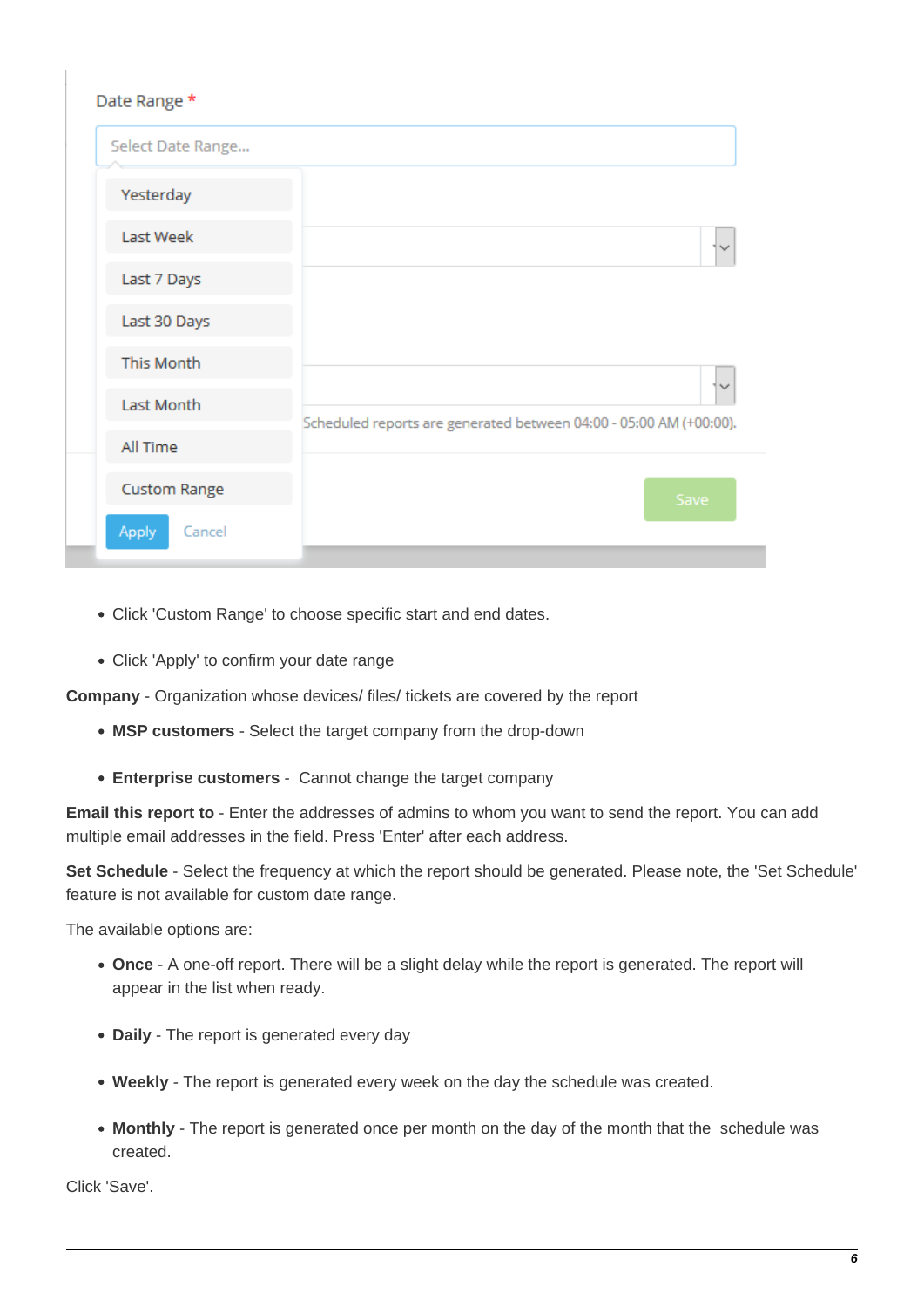# <span id="page-6-0"></span>**View the reports**

- Click 'Reports' on the menu bar
- Click 'On-Demand Reports' to view manually generated reports, or 'Scheduled Reports' to view autogenerated reports
- Click on the name of a report to view it.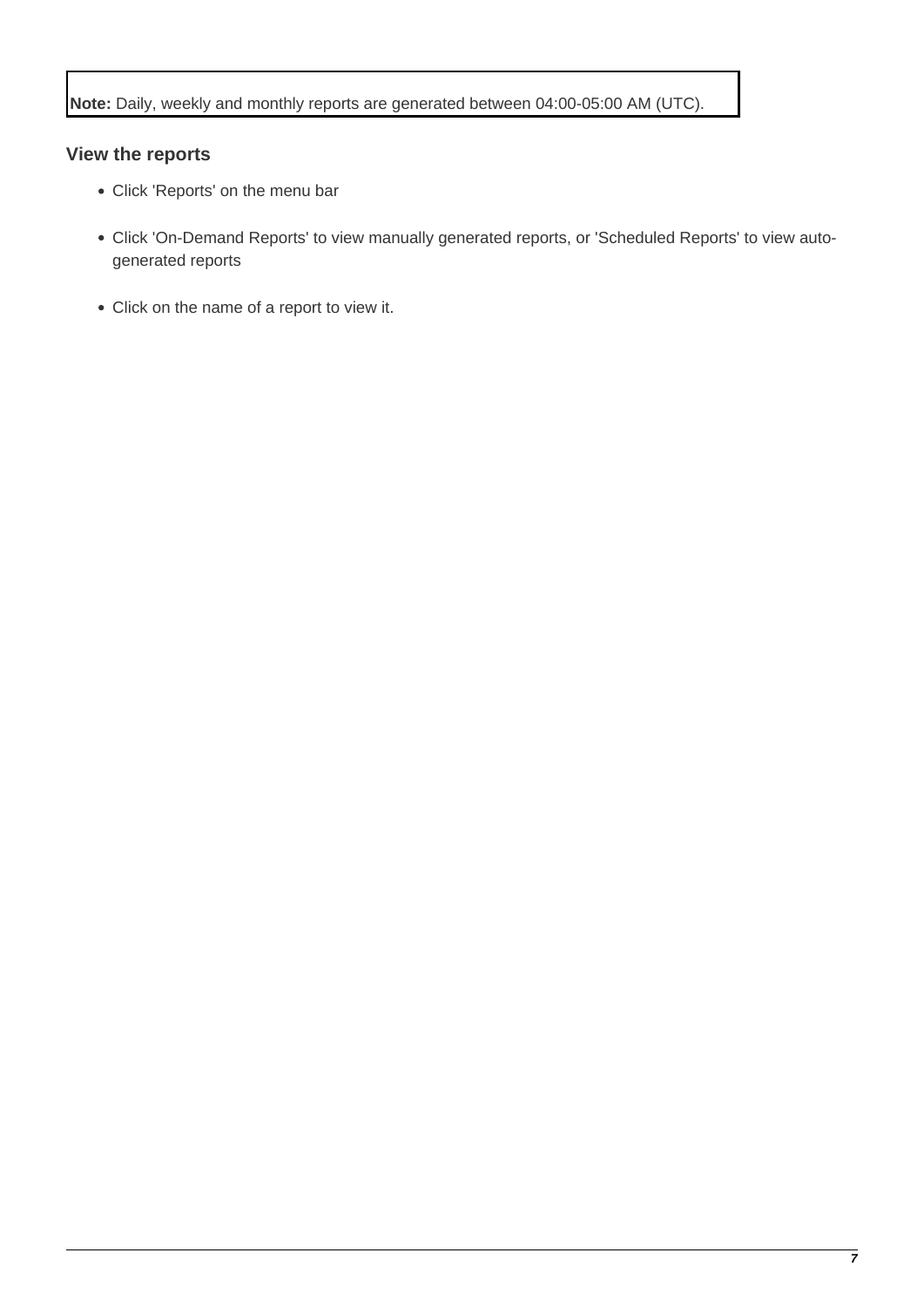| <u>∕ਕੈ</u> T∧ਨ।∧ਿੰ                                                                                                                                                                                                                                       |                           |                                                                                                                                                                                                                                                                                                                                                                                                                                                                                                                      |                           | <b>III</b> APPLICATIONS $\vee$ <b>22</b> MANAGEMENT $\vee$ <b>B</b> REPORTS <b>E</b> STORE |                                   |
|----------------------------------------------------------------------------------------------------------------------------------------------------------------------------------------------------------------------------------------------------------|---------------------------|----------------------------------------------------------------------------------------------------------------------------------------------------------------------------------------------------------------------------------------------------------------------------------------------------------------------------------------------------------------------------------------------------------------------------------------------------------------------------------------------------------------------|---------------------------|--------------------------------------------------------------------------------------------|-----------------------------------|
| ITarian > Reports                                                                                                                                                                                                                                        |                           |                                                                                                                                                                                                                                                                                                                                                                                                                                                                                                                      |                           |                                                                                            | <b>AN</b>                         |
| Reports                                                                                                                                                                                                                                                  | + New Report              |                                                                                                                                                                                                                                                                                                                                                                                                                                                                                                                      |                           |                                                                                            |                                   |
| <b>On Demands Reports</b>                                                                                                                                                                                                                                |                           | <b>Scheduled Reports</b>                                                                                                                                                                                                                                                                                                                                                                                                                                                                                             |                           |                                                                                            |                                   |
| ñ<br>Delete                                                                                                                                                                                                                                              |                           |                                                                                                                                                                                                                                                                                                                                                                                                                                                                                                                      |                           |                                                                                            |                                   |
|                                                                                                                                                                                                                                                          | Report Name $\div$        |                                                                                                                                                                                                                                                                                                                                                                                                                                                                                                                      | Report Type ≑             |                                                                                            | Date Ran                          |
|                                                                                                                                                                                                                                                          | Malware Identified 101118 |                                                                                                                                                                                                                                                                                                                                                                                                                                                                                                                      |                           | Executive Windows Antivirus Report                                                         | 01/03/2.                          |
| 2                                                                                                                                                                                                                                                        | File sent to Va kyrie     |                                                                                                                                                                                                                                                                                                                                                                                                                                                                                                                      | Executive Valkyrie Report |                                                                                            | 01/03/21                          |
| p.<br>3.<br><u> Kabupatén Tanggal Kabupatèn Jamang Kabupatén </u>                                                                                                                                                                                        | 01118<br>Deices as on 1   |                                                                                                                                                                                                                                                                                                                                                                                                                                                                                                                      |                           | Executive Managed Devices Report                                                           | 918                               |
| <b>Executive Windows Antivirus Report</b><br><b>Customer:</b> frontfork<br><b>Report type: Executive Report</b><br>Period: 2016-01-01/2018-10-10                                                                                                         |                           | frontfork                                                                                                                                                                                                                                                                                                                                                                                                                                                                                                            |                           |                                                                                            | Page A1<br>Oct 11, 2018, 11:51 AM |
| <b>Report Legend</b>                                                                                                                                                                                                                                     |                           |                                                                                                                                                                                                                                                                                                                                                                                                                                                                                                                      |                           |                                                                                            |                                   |
| <b>TABLE COLUMNS:</b>                                                                                                                                                                                                                                    |                           | <b>DESCRIPTION</b>                                                                                                                                                                                                                                                                                                                                                                                                                                                                                                   |                           |                                                                                            |                                   |
| Total # of AV Protected Devices<br>Total # of AV Not Protected Devices<br>Total # of Clean Devices<br>Total # of Infected Devices<br>Total # of Unknown Devices<br>Malware Status<br><b>Scan Status</b><br><b>FR</b> Period Data<br><b>End Date Data</b> |                           | Total number of Antivirus protected devices<br>Total number of Antivirus not protected devices<br>Total number of clean devices<br>Total number of infected devices<br>Total number of devices without any prior complete scan<br>Actions taken for Applications such as "Quarantined", " Ignored" and "Deleted"<br>The scan status of AV such as "Scanning", "Unknown", "Scan Command Sent", "Complete"<br>Data between start date and end date of selected period<br>Snapshot data for end date of selected period |                           |                                                                                            |                                   |
|                                                                                                                                                                                                                                                          |                           |                                                                                                                                                                                                                                                                                                                                                                                                                                                                                                                      |                           |                                                                                            |                                   |

The report opens in pdf format. Click the download button to save a copy.

# <span id="page-7-0"></span>**View and manage report schedules**

**Low** 

Click 'Reports' on the menu bar